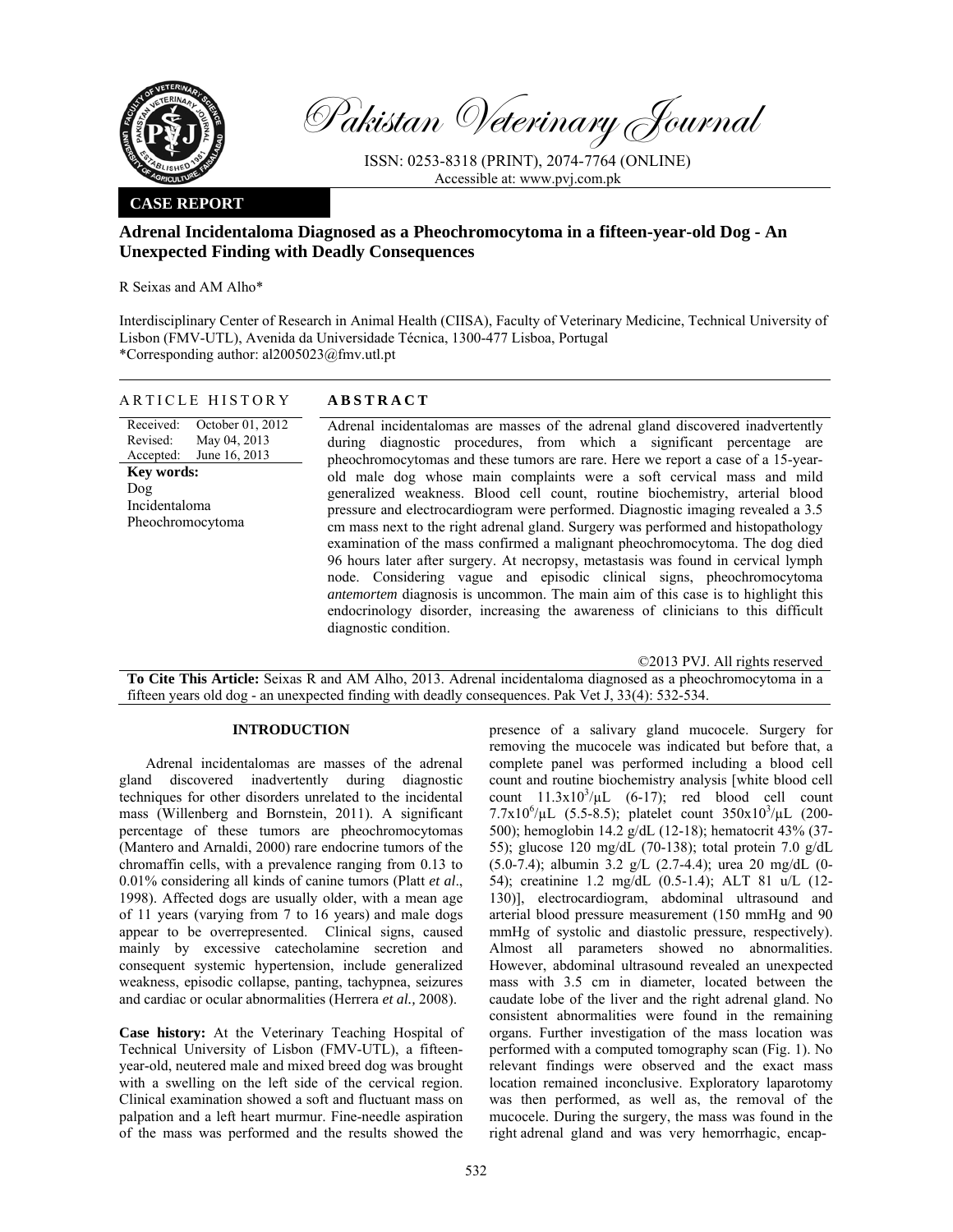

**Fig. 1:** A circular mass was detected on CT scan, located between the caudate lobe of the liver and the right adrenal gland (white arrow). Distortion of vena cava caused by tumor compression can be observed. Image obtained by CT, without and with iodinated endovenous contrast, respectively.

sulated and firm. Curiously, no vascular invasion or thrombosis was detected in the caudal vena cava and surrounding blood vessels. Right adrenalectomy was done and the mass was sent for histopathology evaluation.

#### **RESULTS**

Microscopic analysis revealed the suprarenal invaded by neoplastic tissues composed of polyhedral eosinophilic cells with multiple hyperchromatic nuclei, low mitotic index, and granular cytoplasm separated by a fine fibrovascular stroma (Fig. 2 and 3). The definitive diagnosis of pheochromocytoma was established. Postoperative complications such as hypertension, cardiac arrhythmia, respiratory distress and hemorrhages were presented, causing death after 96 hours. At the necropsy, hemothorax, hemoperitoneum, lung congestion and an extensive subcutaneous hemorrhage were found. Kidneys presented a diffuse tubular necrosis, as well as glomerular and interstitial fibrosis. A massive necrosis with mild signs of calcification was found in the liver and also a pyogranulomatous inflammation in the peripancreatic adipose tissue. Right cervical lymph node was invaded by neoplastic tissue with the same characteristics as the one found in the adrenal gland (Fig. 4).

## **DISCUSSION**

Due to the vague and episodic nature of clinical signs as well as the lack of a sensitive and specific screening test, *antemortem* diagnosis of pheochromocytoma is generally uncommon. In this case, no blood pressure measurements abnormalities were found, which is explained by an episodic and random catecholamine secretion. Clinical signs are usually paroxysmal and not evident during dog examination (Herrera *et al.,* 2008). Adrenalectomy is the treatment of choice for pheochromocytoma. However, this type of procedure has a high mortality rate (20-25%), even when performed by experienced surgeons (Herrera *et al.,* 2008). Whenever a diagnosis of pheochromocytoma is done, treatment with phenoxybenzamine should be prior to adrenalectomy since it blocks the  $\alpha$ -adrenergic response to circulating epinephrine and norepinephine, decreasing dog mortality



**Fig. 2:** Histopathogical profile of the right adrenal gland invaded by neoplastic tissue. Microscopically, the mass consisted of polyhedral eosinophilic cells, with multiple hyperchromatic nuclei, granular cytoplasm separated by fibrovascular stroma, typical of pheochromocytoma H&E stain (100x).



**Fig. 3:** Histopathogical profile of the right adrenal gland invaded by neoplastic tissue, highlighting cell morphology with ampholytic cytoplasm, hyperchromatic nuclei and prominent nucleoli. Cells are arranged in lobular structures separated by stroma with numerous blood vessels. H&E stain. (400x).



**Fig. 4:** Histopathogical profile of right cervical lymph node invaded by neoplastic tissue with the same characteristics as the one found in the adrenal gland (A) and conversely healthy lymph node tissue (B). H&E stain (40x).